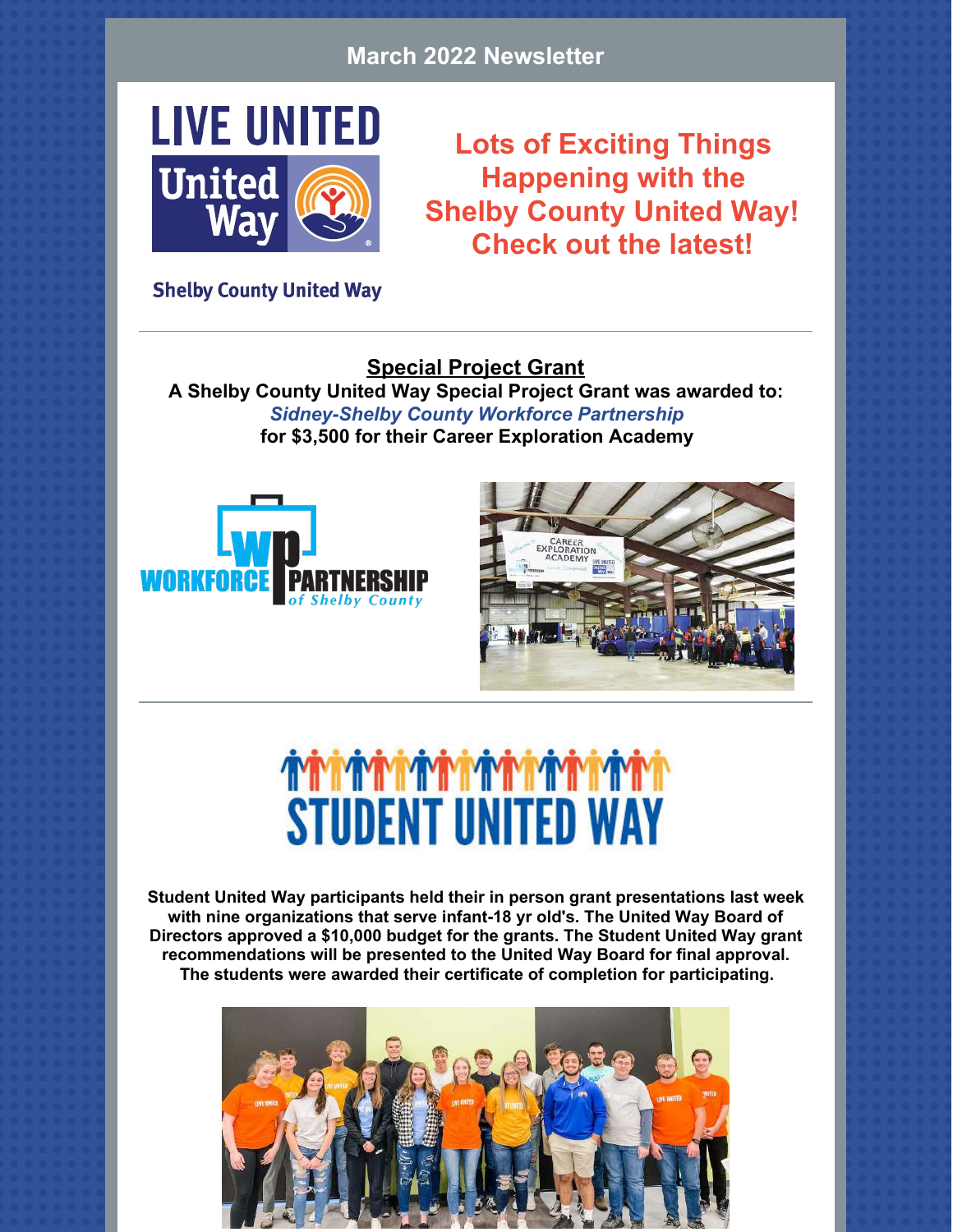



#### **Allocation Impact Teams**

**Allocation days are here where Shelby County United Way board members and community volunteers review agency applications request for funding and complete site visits**. **Thank you to all the volunteers who work together to make this happen every year!!**





#### **Volunteer Opportunities**

**Big Brothers/Big Sisters of Shelby & Darke County**- Youth are waiting to be matched with a mentor (937-492-7611)

**Shelby County CASA/GAL** is looking for volunteers to advocate for abused and neglected children (937- 498-7447)

**Compassionate Care of Shelby County** needs trained medical providers willing to volunteer and see patients (937-492-9400)

**FISH of Shelby County** is an all-volunteer thrift store looking for volunteers (937-492-1760) **Catholic Social Services of the Miami Valleyis in need of volunteers to serve seniors (937-498-4593) Job and Family Services of Shelby Countyare recruiting foster parents (937-497-2843) Alpha Community Center and Holy Angels Soup Kitchen** rely on volunteers to cook and prepare

lunch meals (937-498-9758) and (937-498-0598) **Agape Distribution Inc** uses volunteers daily to stock food on the shelves and unload product (937-498-4368)

**Salvation Army** is in need of volunteers for their Emergency Disaster Service(EDS) to help provide hydration services to the 1st responders (Samantha Lochard 937-492-8412, ext.15 )

**Mercy Mission House** Emergency Shelter needs volunteers 937-815-1777

[Click Here for MMH Volunteer Opportunities List](https://files.constantcontact.com/4a814c7e501/6909b815-8633-44d5-b5bb-0be6a369f729.pdf)

**POWER**-Shelby County United Way needs kindergarten tutors (Please contact Angie Ross, the volunteer coordinator at the Sidney BOE 937-497-2200)

#### **Kindergarten Tutors Needed!!**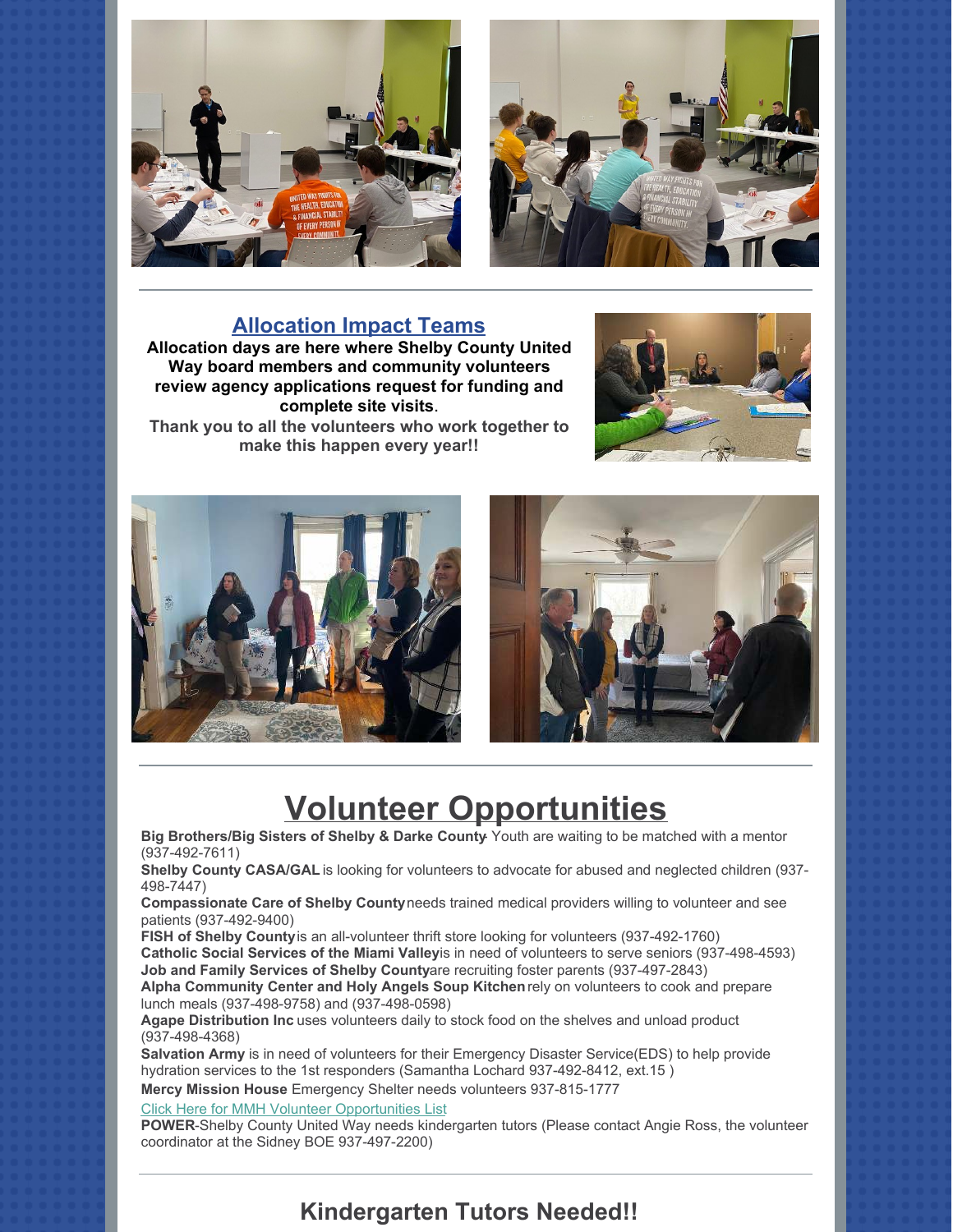

20 Slots still needed to be filled! Monday-Thursday 9-9:50am at Emerson and 9:15-10am at Longfellow. Please see the below flyer for more information and contact Angie Ross, Sidney BOE office. Join the fun and make a true impact **TODAY!** 



 $H$ 

# Volunteers Needed! **BECOME A KINDERGARTEN TUTOR**

#### **Make a difference** just one hour a week!

TIME SLOTS AVAILABLE: MONDAY-THURSDAY

LONGFELLOW 9:15-10AM **EMERSON 9 - 9:50AM** 



### KINDERGARTEN **TUTORING** PROGRAM

- Provide one-on-one help to kindergarten students with reading and other educational activities.
- $\bullet$  Enhance the enrichment of kindergarten readiness.
- Promote positive behaviors and attitudes in students through positive skill building.



CALL ANGIE ROSS AT 937-497-2200 OR AT ANGIE.ROSS@SIDNEYCITYSCHOOLS.ORG

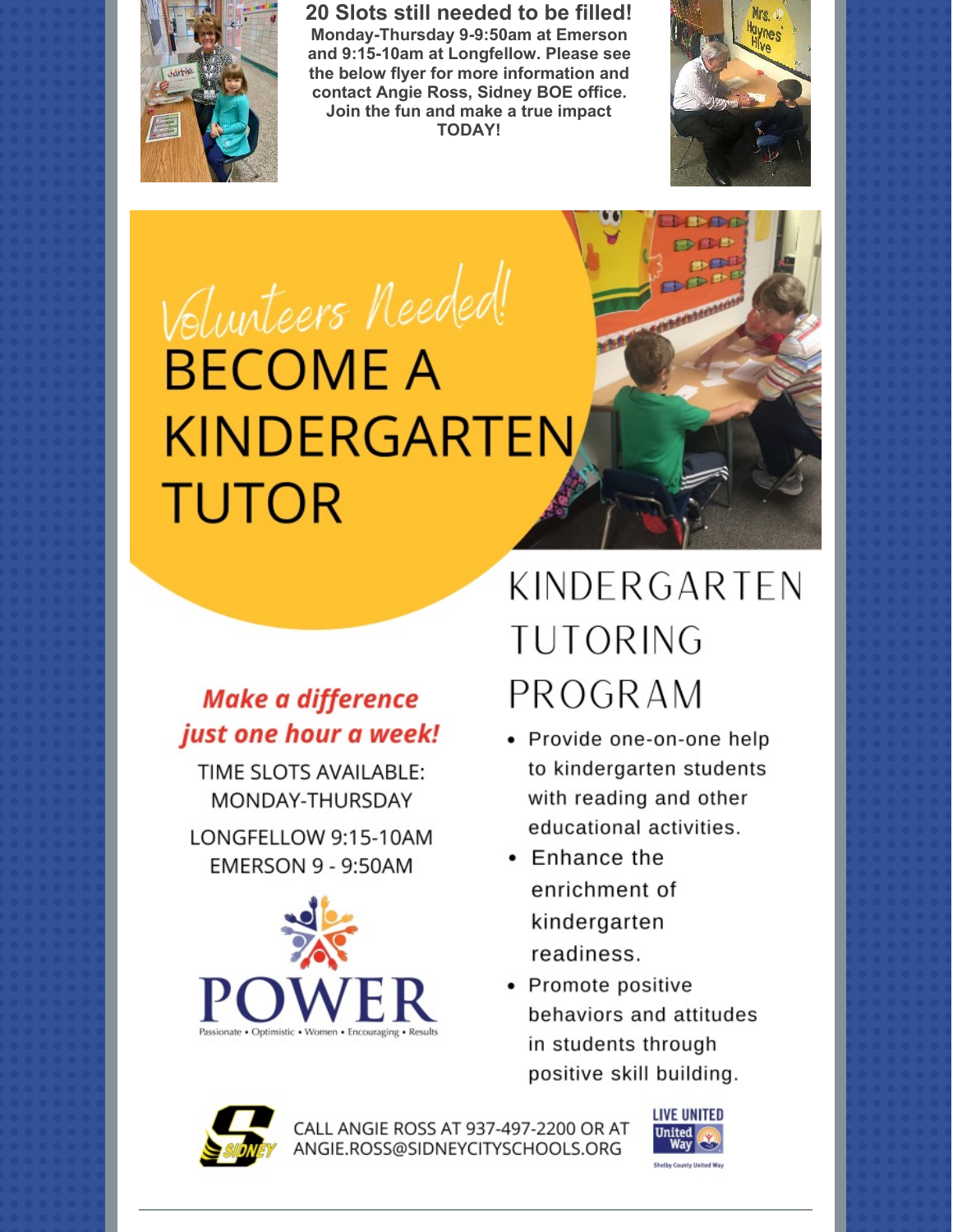

**POWER Grant's In Action...** 

# POWER GRANTS SIDNEY



**POWER** 

The tenth grade class at Sidney High School received a POWER grant to purchase books & incentives for a 10 minute reading program. At the start of each class students take 10 minutes to silently read in order to increase literacy and interest in reading! The students enjoyed a celebration party for reading a total of 47,727 pages from September 14th to October 19th in 2021.

**CONGRATS!** 



# POWER GRANTS

 $\begin{array}{l} \mathbf{E}_{\text{LIZABETH'S}}\\ \textbf{N}_{\text{EW LIEE}} \textbf{C}_{\text{ENTER}} \end{array}$ 

Elizabeth's New Life Center received \$2,000 to benefit their Earn while You Learn program & Baby Boutique. Mother's who attend the classes which are on various topics of child safety receive coupons called "baby bucks" which can then be redeemed at the Baby Boutique which carries infant care items such as diapers, wipes, formula, car seats and other infant care supplies.

**CONGRATS!**